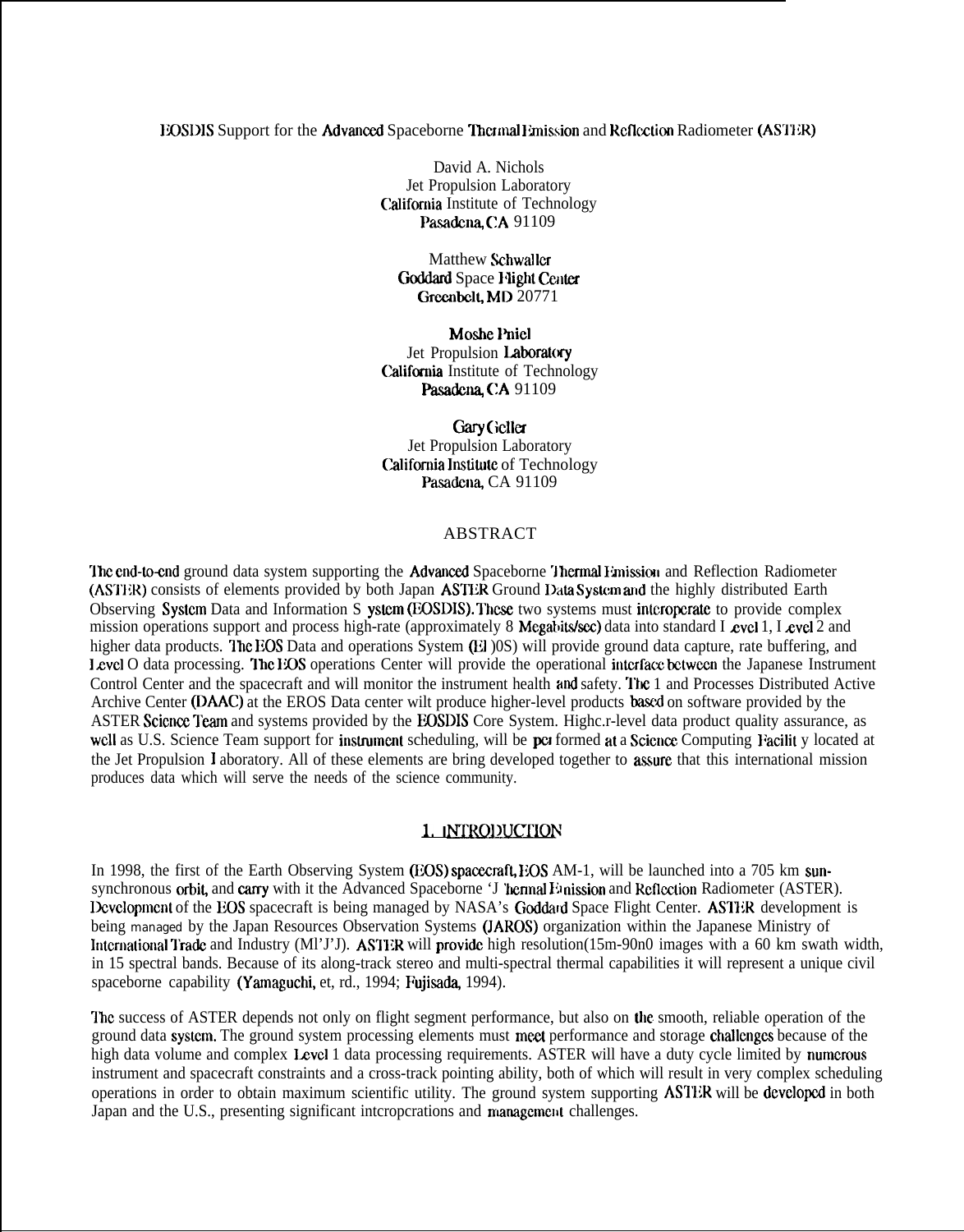The primary science objective of the ASTER mission is to improve understanding of the local- and regional-scale processes occurring on or near the Earth's surface and lower atmosphere, including surface-atmosphere interactions. ASTER is the only high-spatiat-resolution imaging system planned for EOS AM-1, and it will be used to obtain detailed maps of surface temperature, spectral emissivity, and spectral reflectivity, as well as digital elevation models. Such information can then be used in studies of surface radiation balance, evaporation and evapotranspiration, vegetation, soils, the hydrologic cycle, and volcanic processes.

An objective of both the EOS Program and the ASTER Science Team is to produce a series of calibrated, geophysical data products from the ASTER instrument measurements and to make these data products available to the Earth Science community, especially the EOS Global Change research community. Japan is responsible for the production of Level 1 data products. These Level 1 products will be used to generate to Level 2 products (geophysical quantities and browse images) using algorithms supplied by the Science Team, Standard Level 2 data products will be routinely produced in the U.S. and Japan using the same algorithms.

The term ASTER Integrated Ground System is used to refer to the overall integrated U.S. and Japanese ground system elements which affect the acquisition and processing of ASTER data. The purpose of this paper is to focus on the U.S. portions of the ASTER Integrated Ground System. Companion papers presented at this symposium describe the Japanese elements of the ASTER Integrated Ground System and the ASTER data acquisition scenario. It should be kept in mind that this system is still in its critical design and early implementation phaw, so it is possible that significant changes could be made before **actual** operations.

# **2.0 ASTER INTEGRATED GROUND SYSTEM**

The ASTER Integrated Ground System is the end-to-end ground data system that is being developed to accomplish ASTER instrument operations and the distribution, processing, archive, and dissensination of the returned data. The Japanese data system elements will be provided by MITI's Earth Resources Data Analysis Center (ERSDAC) and are referred to as the ASTER Ground Data System (GDS), instrument engineering support will be provided by JAROS. The data system clements being developed, procured, and placed into operation by NASA's Goddard Space night Center, in support of the ASTER Integrated Ground System, area part of the EOSDIS. These NASA elements are multi-mission in that they support the entire NASA Mission to Planet Earth, and are in only a very few minor cases, dedicated to ASTER. The EOSDIS will provide interfaces with external data systems such as the Nationat oceanic and Atmospheric Administration (NOM) data centers. The Integrated Ground S ystem will provide a variety of services including; 1) data capture and telemetry processing; 2) instrument scheduling, commanding and monitoring; 3) data production, archive, distribution and information management; 4) user support; 5) communications; and 6) ground data system management. The overall end-to-end architecture of the ASTER mission, and the fundamental **relationship** between Japan and the U.S. is illustrated in Figure 1.

The primary means of downlink for the AM-1 spacecraft will be via the Tracking and Data Relay Satellite System (TDRSS). The EOSINS will negotiate TDRSS schedules, capture data from AM-1 and process them to remove telemetry errors, eliminate artifacts, and create Level O data products. The EOSDIS will maintain an emergency archive of Level O products. It will provide services for processing and distribution of real-time and near-real time housekeeping data, normal production data, and expedited data. The data system element performing most of these services is the HOS Data and operations System (EDOS). The ASTER GDS is currently negotiating to establish an X-band ground receiving station that will be capable of receiving rcat-time direct downlink data

**The EOSDIS** will perform spacecraft planning, scheduling, command and control. These functions include coordination of multi-instrument observations, ensuring that the commands generated are valid and within resource constraints, monitoring and maintenance of the health and safety of spacecraft and instruments, engineering analysis of spacecraft data, and maintaining history of spacecraft and instrument operations. EOSDIS will aJso provide appropriate interfaces to ensure command and control of the ASTER instrument. The HOSDIS data system element performing most of these services is the HOS operations Center (EOC).

—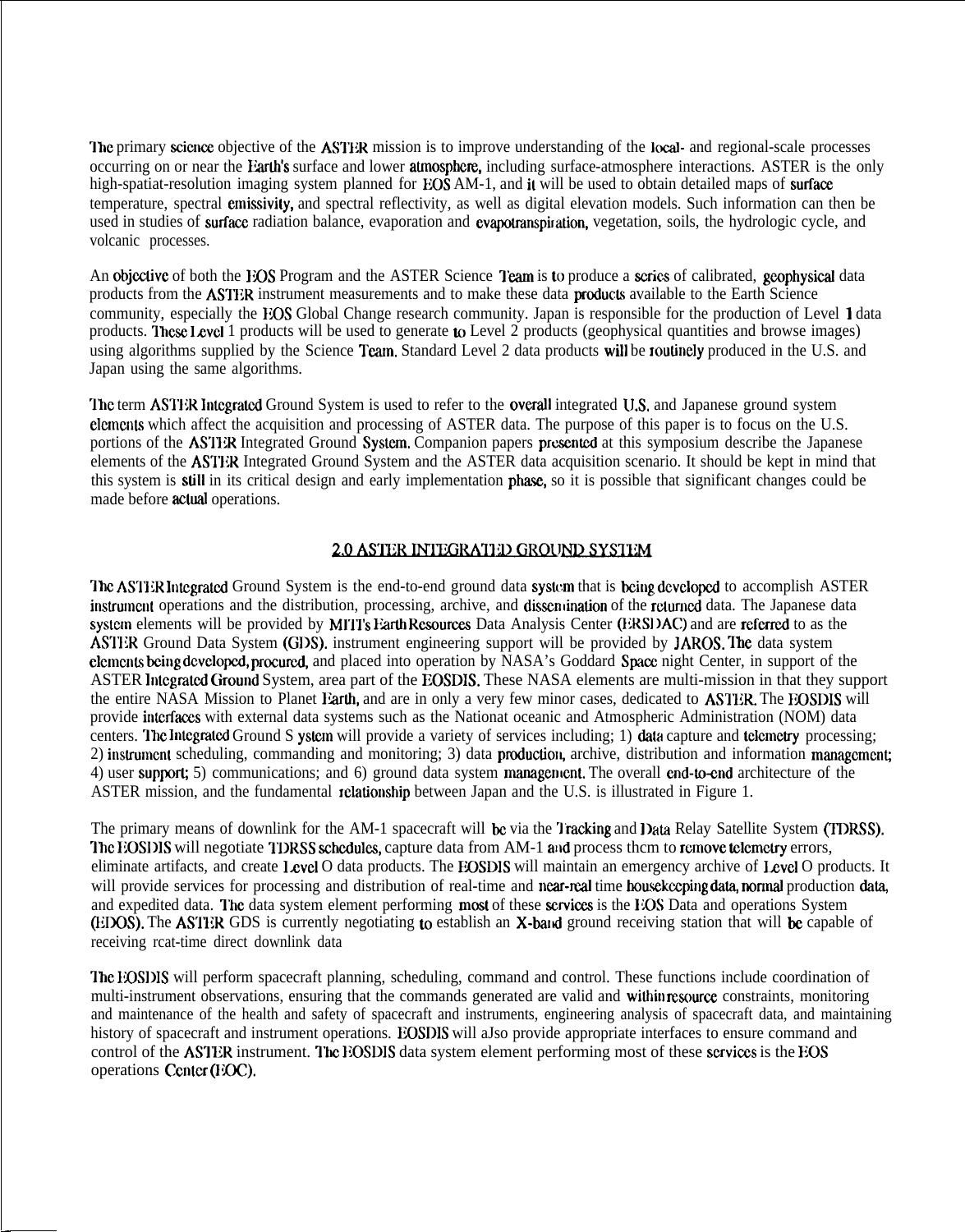

Figure 1, ASTER end-to end data system architecture

The ASTER GDS will have responsibility for ASTER instrument operations. Because ASTER is limited in its duty cycle (-8%), and because its pointing capability is life-limited and can cause spacecraft disturbances, the scheduling of the instrument is quite complex. Based on guidance from the ASTER Science Team, the ASTER GDS will perform long and short term planning, instrument scheduling, user request processing, and detailed instrument engineering analysis. This will be performed in the Instrument Control Center (ICC) of the ASTER GDS. The ASTER Science Team will be represented in the instrument operations efforts by a Science Scheduling Support Group, composed of both Japanese and U.S. representatives, which shares observation request and scheduling information with the ASTER GDS via an Instrument Support Terminal (1ST).

After ground capture, all ASTER instrument data will be sent to Japan by either electronic means or by air freight. The ASTER GDS will ingest and catalogue the Level O data, process alt data to Level 1A (radiometric and geometric calibration coefficients computed but not applied), perform quality assessment on the data, and convert a subset to Level 1B (coefficients applied). The ASTER GDS will also produce higher level products at the request of Japanese users. The Level 1 image data to be handled by the ASTER GDS, based on the potential of acquiring as many as 777 scenes per day, is greater than 200 GB per day. All Level 1A data will be archived in Japan, and sent to the U.S. as well, Level 1B processing will be carried out on-demand for as many as 310 scenes per day, with resource allocation issues being decided by the Science Team. Requests for observations, archived data products, or requests for new data **products** will, for Japanese users, be via an Information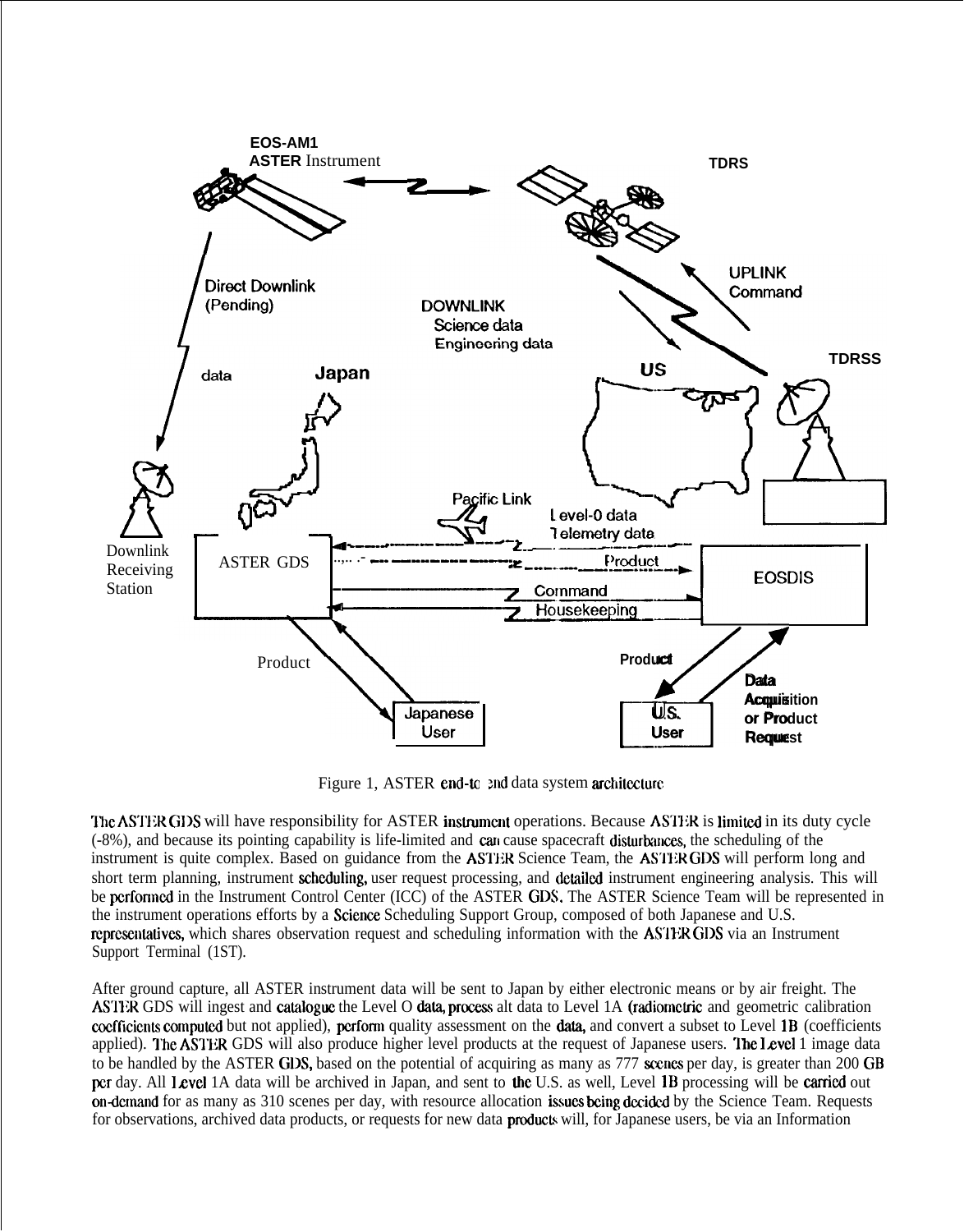Management Systcm (lMS). The ASTER GDS accomplishes these services through it's Science Data Processing Segment  $(s1)1\tilde{s}$ ).

EOSDIS will provide a **parallel system** in the U.S. for data production, management and **access**, with the exception that it will support in the U. S., only Level 2 data product generation. The EOSDIS will provide U.S. user access to all the ASTER standard products, in either the U.S. or Japan, and distribute requested subsets of them to users either electronically (via networks) or on appropriate media. Product generation algorithms, software, documentation, calibration data, engineering, and other ancillary data **will** be stored and provided to users upon request. In general, these services will be accomplished via the subsystems of the EOSDIS Science Data Processing Segment (SDPS) located at the Distributed Active Archive Centers (DAACs). The DAAC which has been assigned to ASTER is the EROS Data Center, in Sioux Falls, South Dakota, referred to as the I and Processes DAAC (I-PDAAC). All of the EOSDIS DAACS will have user support services to assist users in data acquisition, search, access, and usage. However, most of the interaction with EOSDIS will be through human-computer interfaces. The "look and feel" of the system will be **uniform** across the multiple points from which the FOSDIS will be accessed.

Both the EOSDIS and the ASTER GDS have a Communications and System Management Segment (CSMS). The CSMS provides the communications, networking and overall data system manage, ment functions needed by the ASTER GDS and  $\hat{E}$ COSIDIS. Existing and evolving scientific network capabilities in the U.S. and Japan will be used to satisfy end-user connectivity needs. The EOSDIS operational elements will be connected through the HOSDIS consolidated Backbone network (EBnct) to assure security, timeliness, and predictable response. EBnct will provide secure, reliable communications to send uplink commands to the TDRSS ground station and to move Level O instrument data to the DAACs. The EBnet will communicate low-rate ASTER data to a west coast gateway, located at the Jet Propulsion I aboratory, for pick-up by the ASTER GDS. The ASTER Data Network (ADN) provides secure, internal (LAN) communications for the ASTER GDS as well as gateways to external networks that must interface with the GDS.

### **3.0 EOSDIS ELEMENTS**

The main clements of the EOSDIS that effect the functional capabilities associated with ASTER are the EDOS, and the SD]%. The two major functions of the **WI'S** which arc described here am user access and data product generation. The architecture of the EOSDIS as it is configured to support ASTER is shown in Figure 2.

The SIX'S consists of 7 major subsystems. As shown in Figure 3, these subsystems are: 1) Planning; 2) Data Processing; **3) Data Ingest; 4) Data Server; 5) Data Management; 6) Interoperability; and 7) Client. The central subsystem in this** architecture is the Data Server. It translates requests for data from the Earth science domain to the computer scicncc domain. It also provides a consistent interface to a data storage architecture that will include different media and access methods. The Client will reside on the user's workstation and provide user access and data search scrvices, primarily through the Data Management subsystem. The Interoperability subsystem will allow users to insert non-standard data sets into the EOSDIS so that they may be accessed just like any other EOSDIS data set. The Ingest subsystem is responsible for bringing data into the system from external sources, such as EDOS or the ASTER GDS. After data are ingested, they are processed in the Data Processing subsystem. The scheduling for the data processing and management of the processing resources is accomplished by the Planning subsystem. The use of these subsystems for user access and product generation will be described in Sections 3.2 and 3.3.

# 3.1 EOS Data and Operations System (EDOS)

I

EDOS, located in White Sands, New Mexico, provides services that support data delivery operations for the AM-1 spacecraft. Data delivery is provided by the Space Network (SN) and EBnct. The SN provides space/ground data communications. HBnct provides ground/ground data communications support for electronic exchanges bctwccn EDOS and the ASlliR GDS. The EDOS forward link processing services receive forward link data from the EOS Operations Center (EOC) and delivers the data to the SN for uplink to the AM-1 spacecraft. The EDOS rcturn link processing service receives and captures AM-1 spacecraft return link data for a TDRSS Service Session ('1SS) from the SN and performs processing for CCSDS communication services protocols. There are four types of data services provided by  $EDOS: 1$ ) mat-time data indicating return link performance; 2) rate-buffered housekeeping  $(IJK)$  playback telemet y data; 3) Production Data Sets (PDS) containing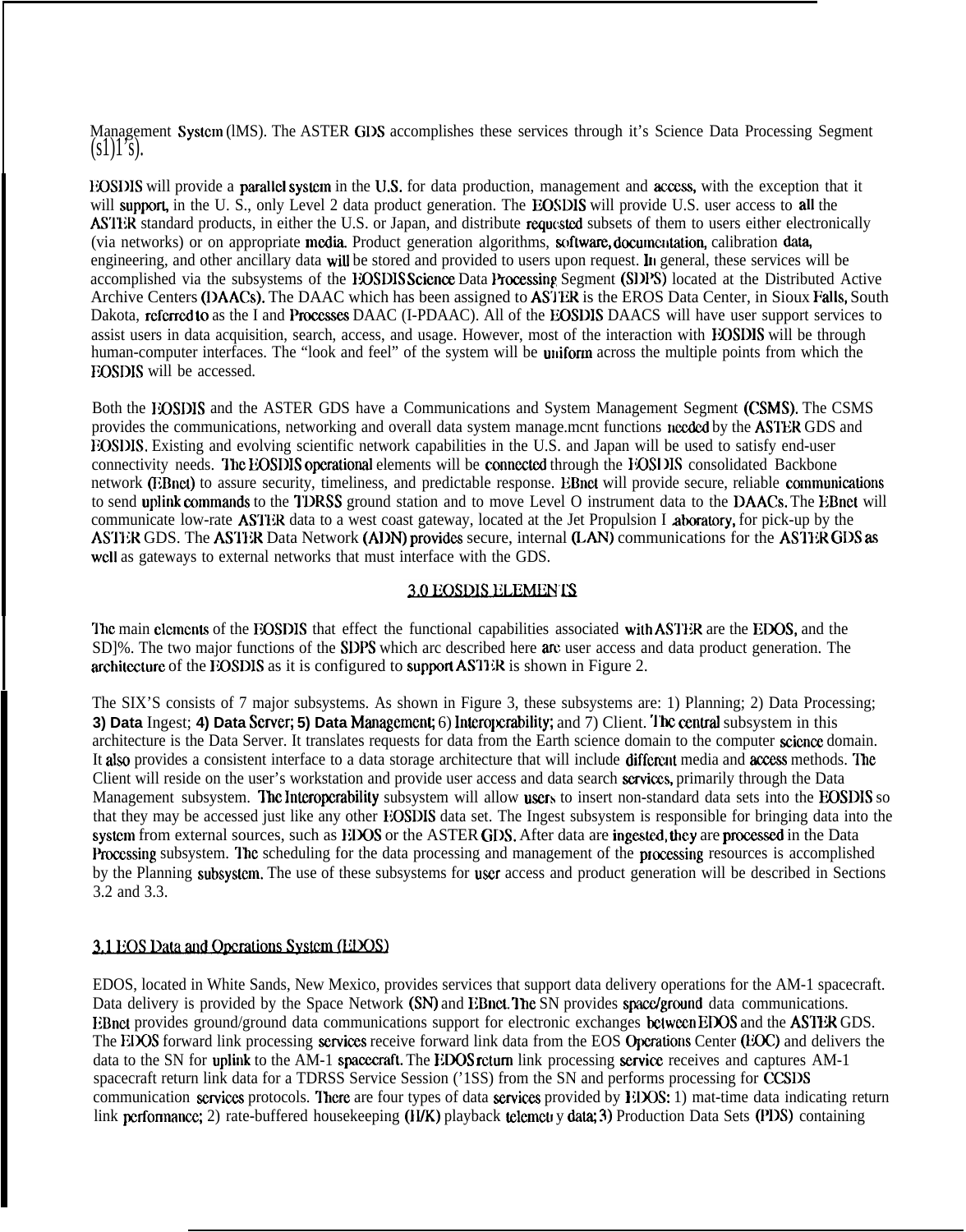actual instrument observation&@ and 4)Expedited Data Sets (EDSs) which contain a limited amount of the production data sets, but are made available within a shorter timeframe. A summary of the EDOS data services and interfaces with the **ASTER GDS** are shown in Figure 4.







Figure 3 Architecture of the EOSDIS Science Data Processing Segment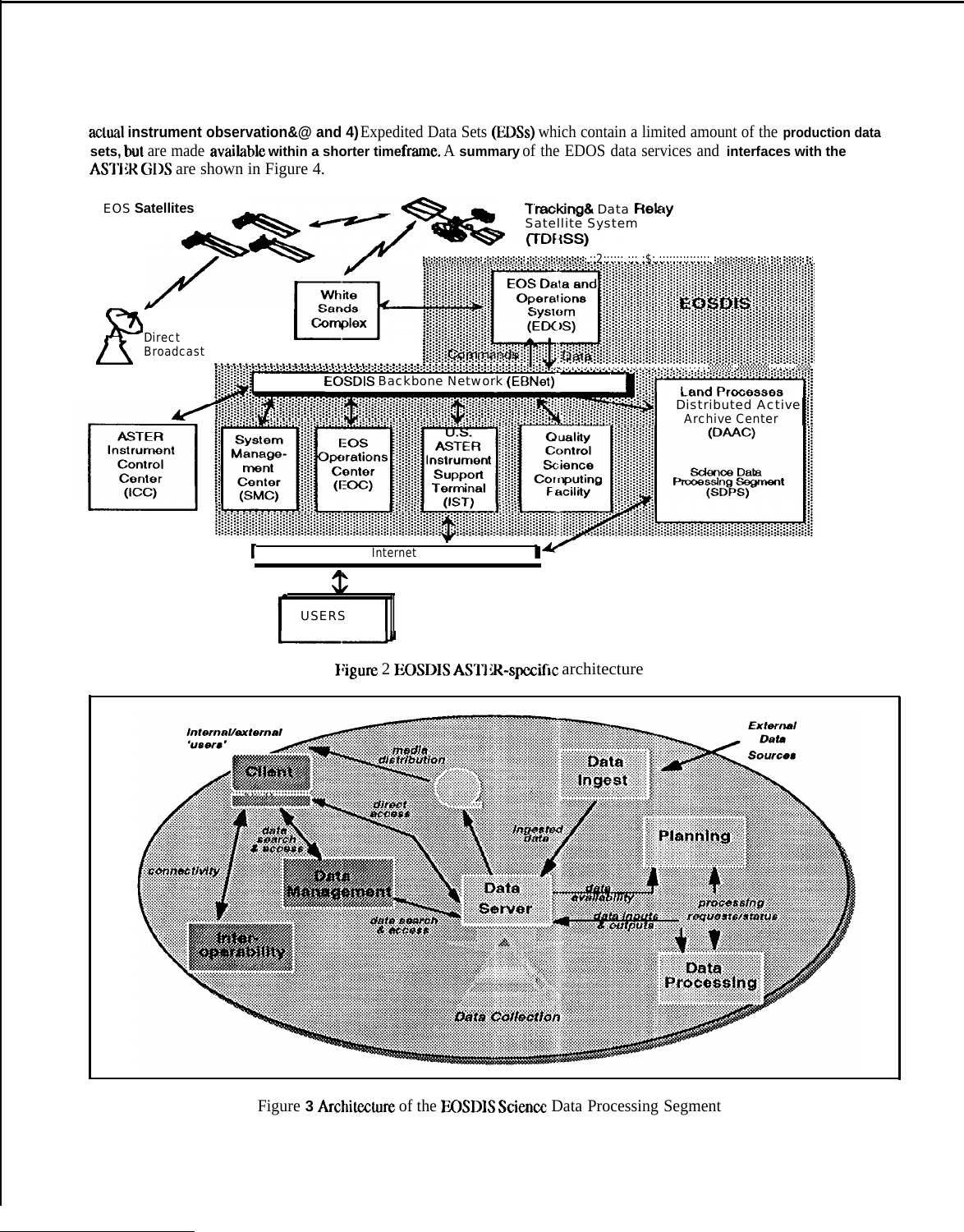

- 1. Real-time Path Service EDUs **A. Reports**
- **2.** Rate Buffered Data B. Verifications
- **3. PDSS,** and **archived PDSS, C. Records on removable physical storage media**
- **4. EDSS (for ASTER)**

# **Data Products Operations Management Data**

- -
	-

Figure 4 EDOS interfaces with the ASTER GDS

For the real-time service, return link data from a TSS are demultiplexed by separating individual Virtual Channel Data Units (VCDUs) based upon identifying information in the Service Data Unit (SDU) header. This identifying information is provided by the VCDU Idcntiticr (VCDU-lD), consisting of the Spacecraft ID and Virtual Channel ID found in the VCDU header. Subsequent processing is determined by the VCDU-ID fields, together with EIXOS management information. CCSDS packets arc demultiplexed from the VCDUs designated to contain multiplexed packets. The resulting packet is the SDU that is used to form the EDOS Data Unit (EDU). Quality and accounting data are concatenated with the SDU to form the Path Service HDU. Path Scrviec EDUs are transferred in the same order as the corresponding SDUs arc received.

EDOS provides a Rate Buffered service for the Spacecraft's House Keeping (H/K) Telemetry Playback data. The Rate Buffered Data file contains all Path Service EDUS for a single TSS. Data transfer of rate-buffered data is initiatd within 5 minutes of completion of a TSS. EDOS electronically transmits the file to the ICC, via the File Transfer Protocol.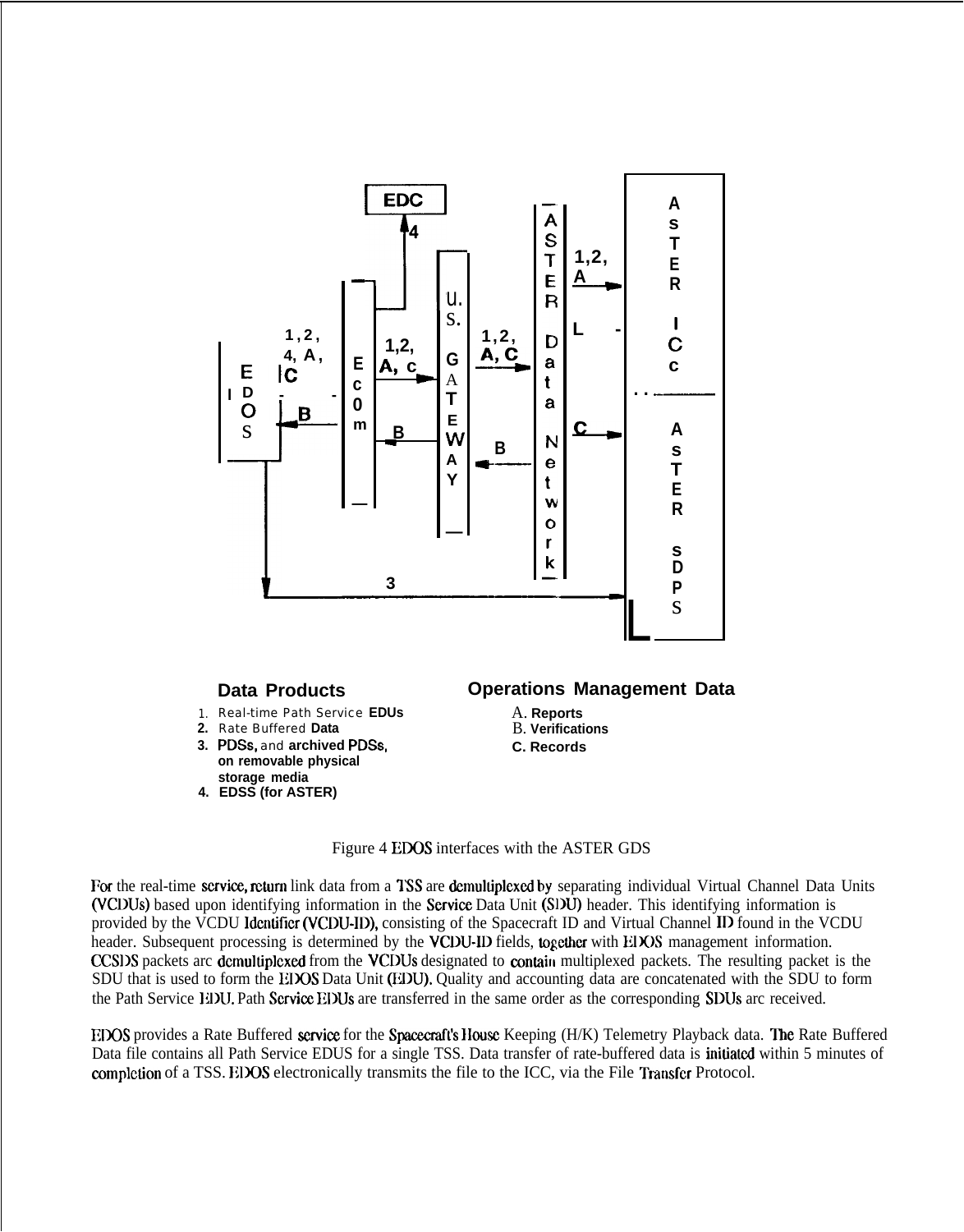EDOS builds a PDS from the CCSDS packets, in accordance with the PDS processing parameters spccitied by prior agrecment or by an **ASTER GDS** service **request. EDOS** records the PDS on a removable physical media unit, electronically forwards a delivery notification message, and sends the data to the ASTER GDS via airfreight. Upon arrival in Japan, ASTER GDS personnel then verify receipt of the media unit and data set(s). EDOS PDSs are processed to Level O within 24 hours. The EDOS data archive service provides an archive of production processed data. Archived Production Data Sets, copies of existing PDSs, are sent to the ASTER SDPS, on request, via removable physical storage media.

ASTER instrument commands identify whether the instrument generates data for expedited data processing. If the CCSDS packets received by EDOS have the Quick-Look ftag set, or a Service Request (initiated by the ASTER GDS) has been received requesting EDS processing for the next TSS, EDOS builds the EDS and electronically transmits the EDS to a server at the LPDAAC. Transfer of Expedited Data Sets (EDSs) is initiated within 3 hours of the "1SS. The ASTER SDPS picks up the data from the I.PDAAC server.

EDOS provides the capability to monitor and control data delivery operations. Data qualhy and accounting information and processing status information are provided with the products to the **ASTLR GDS**. Daring the TSS, EDOS forwards **Customer Operations** Data **Accounting** (CODA) Reports to the ICC. These reports summarize EDOS activities, and provide 1SS accounting and quality information since the previous CODA Report.

# **37 User Access**

The SDPS provides information about  $\& \&$  both in EOS and in the ASTER GDS archive, on a 24-hour basis. It accepts user orders for ICOS data and provides information about future data acquisition and processing schedules. It also accepts and forwards data acquisition and product requests. It maintains information on system status, management, and coordination. Users accessing the SIX% through any DMC will see the same comprehensive Farth science view of the overall EOSDIS database (spanning all of the **DAACs)**. The SDPS will also perform the functions required for constructing U.S. user Data **Acquisition Requests** (DARs) for ASTER observations and forwarding thcm to Japan. "lhe U.S. SIX'S will obtain DAR schcdulc information from Japan's IMS, and will provide information to users on DAR status.

It will be possible for U.S. users to query the data holdings in the Japan GDS and request products. Japanese users may likewise access the EOSDIS data holdings and request data, The goal of the two systems is to accomplish Level 3 interoperability as defined by the Committee on **Farth** Observation Systems (CFOS). With Level 3 interoperability, the user is hidden from the specific operation of each **catalogue** service agent (data providing system). A query placed through a catalogue service agent is routed automatically to one or more catalogue service agents and the results from each returned to the original access point.

A user will access data search and request services through a set of software applications called the Scientist's Workbench, which reside on the user's local system as part of the ECS Client Subsystem. The workbench provides access to various types of data, including Directory level information (high level, summary information), Guide level documents, Inventory (granule-level mctadata), data products, and browse. These data can reside at ECS data centers as well **as non-ICS data centers such as at** NOAA.

The services supported and tools provided by the Workbench include 1) starching for products of **interest**; 2) ordering a desired produce 3) requesting that the ASTER instrument acquire data meeting certain criteria; 4) supporting a graphical selection of **areas** of interest using a pointing device and a map background reference; and 5) displaying areas that have selected data associated with them.

Figure 5 shows the major elements involved in fulfilling a user request for data search or ordering. The Client resides on the user's local system (PC, Macintosh, and UNIX-based versions will be available), and communicates with a data server and related software residing at the "home" DAAC of the user. The data server is responsible for archiving, accessing, and distributing all types of data (metadata, browse, products, documents, etc.). It also forwards DARs and other appropriate service requests to the ASTER GDS. In conjunction with related software, the data server at the home DAAC communicates with the other data centers from which services are requested. While only EOS data centers are shown, non-EOS data centers can also provide services, and make service requests, as long as they follow the appropriate protocols.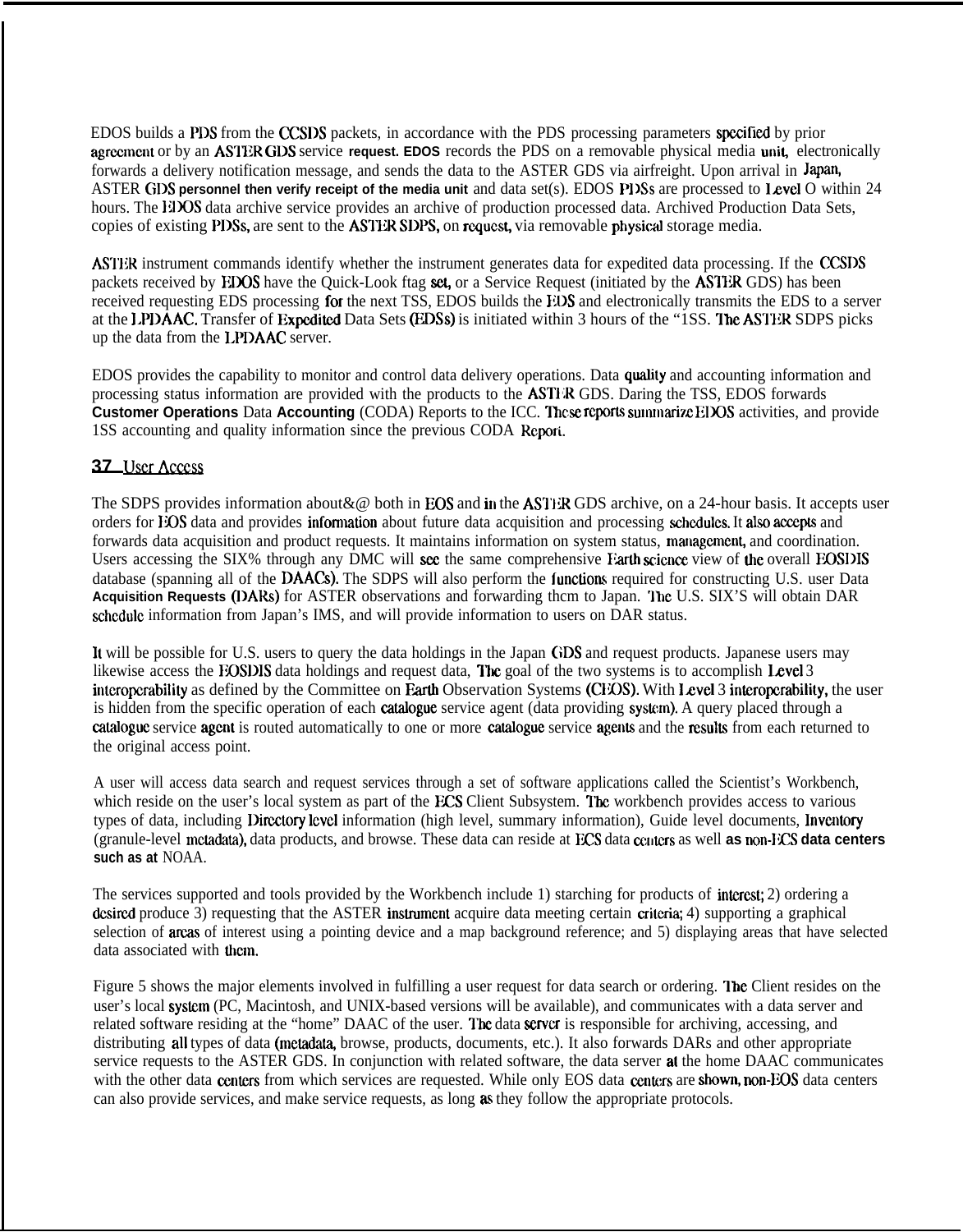A typical session would begin with the user selecting the Client's search function, which will probably be represented as an icon on the workbench. After the search function is initiated the user can **formulate** a metadata query using the forms provided. **This** query is then submitted to the data server at the home DAAC, which searches its database for records that med the query's criteria, then returns these to the Client. If the database to be scarched resides at a different data center, then the server and **rclated** software will submit the query to the appropriate data center on the user's **bchalf.** The results are passed to the Client, which displays them to the **user as a list of products, and the user has the option of requesting browse** data, ordering the products, or editing or saving the query result. If the user submits an order for a **product**, this request is forwarded to the data server, which retrieves the product from the archive (or forwards the request to the appropriate data center) and then sends it out electronically or copies it to the requested media format so it can be shipped. --



Figure 5 User access using the **EOS** SDPS

# 3.3 Data Product Generation

The EOSIDIS will perform routine processing for ASTER Level 2 standard data products in support of U.S. users. This witl be accomplished by integrating the **production** science processing software, which **implements** the **scientific** algorithms, with the computing environment of the **EOSDIS**. The **interface between these** two entities is controlled through the required use of **a standard** Application Programmer Interface (API) for standard services such as I/0, and ancillary data acquisition. The API is implcmcntcd as a part of the science software Toolkit and is distributed to all Scicncc Teams by the EOSDIS. The SDPS provides the **operational** environment for the product generation software provided by the Science l'earn, The science software consists of scvcraJ Product Generation Exccutables (PGEs) that must be executed in a certain sequence in order to produce the desired product. The SDPS hardware and software provides for planning of data product generation taking into account data acquisition plans, interdependencies among PGEs and instruments, and the distribution of computational resources. It provides data sets from NOAA needed for the standard data products and it supports the extraction of appropriate subsets of standard data products to assist in scientific quality control by the ASTER Science Team. The ASTER data products to be produced by the FOSDIS, and their interdependencies, are illustrated in Figure 6.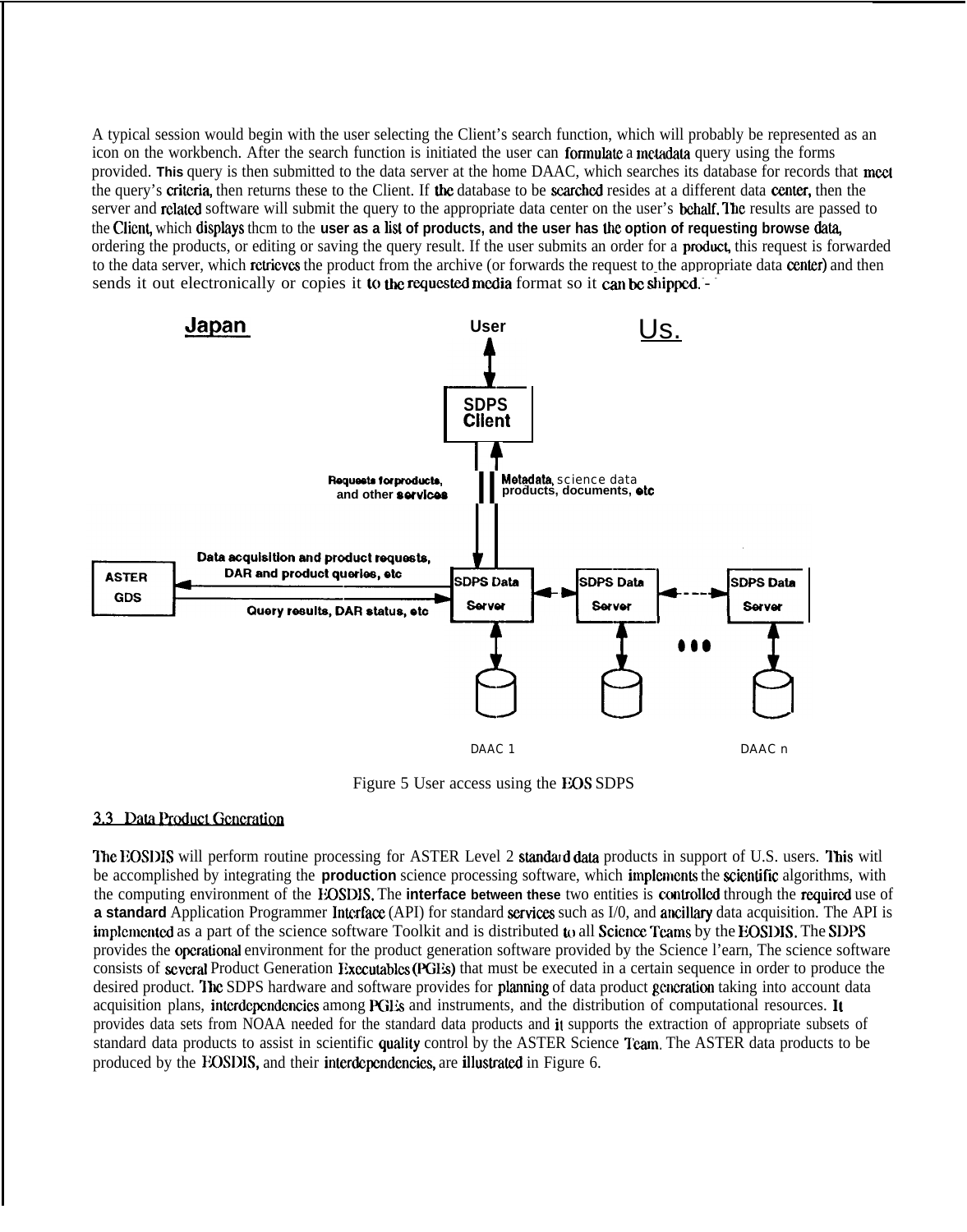

Figure 6 ASTER Data Product Architecture

The production of standard data products, including on-demand ASTER products, is carried out primarily by three subsystems of the SDPS: 1) the Planning Subsystem (PLS); 2) the Data Server Subsystem (DSS); and 3) the Data Processing Subsystem (DPS). The relationship among these subsystems is illustrated in Figure 3. The PLS develops data processing tasks that are carried out by the DPS. The PLS also manages the computers and software resources utilized by the DPS. The production of standard products is initiated by either a standing order or by the usc of a "subscription", created from Production Requests (PRs) submitted by users. Standing orders for products that are produced on a routine basis are entered into the PLS during the integration and test of the science software package being used to generate a given product. The other method used to initiate product generation is to have users issue PRs to the DSS, which in turn generates a subscription to fulfill the PR. The DSS is the storage facility for all of the software and data files that are needed in the production process.

Before product generation can begin, the science software must successfully be integrated and tested to run within the SDPS processing environment. At that time, details concerning the individual PGEs are gathered from the software delivery package. A PGE is defined as the smallest scheduleable entity managed by the product generation subsystems. In almost all cases it consists of executable programs and script files that usually produce one or more standard products or interim products which are used subsequent.  $\frac{1}{1}$  y for the generation of a product. A PGE profile is developed that describes the ingredients of a PGE; the executable programs and associated scripts, parameters needed for the running of the executables, input and output data tiles needed and created, predicted computing resources required, and performance statistics of the PGE.

Product generation begins with the PLS generating a number of "candidate plans" comprised of processing tasks. A task is defined by the following information 1) the **PGEs** and associated scripts needed for a **product**; 2) input data needed and output data generated and the location for both; 3) an estimate of the amount of time the PGE should take to complete; and 4) the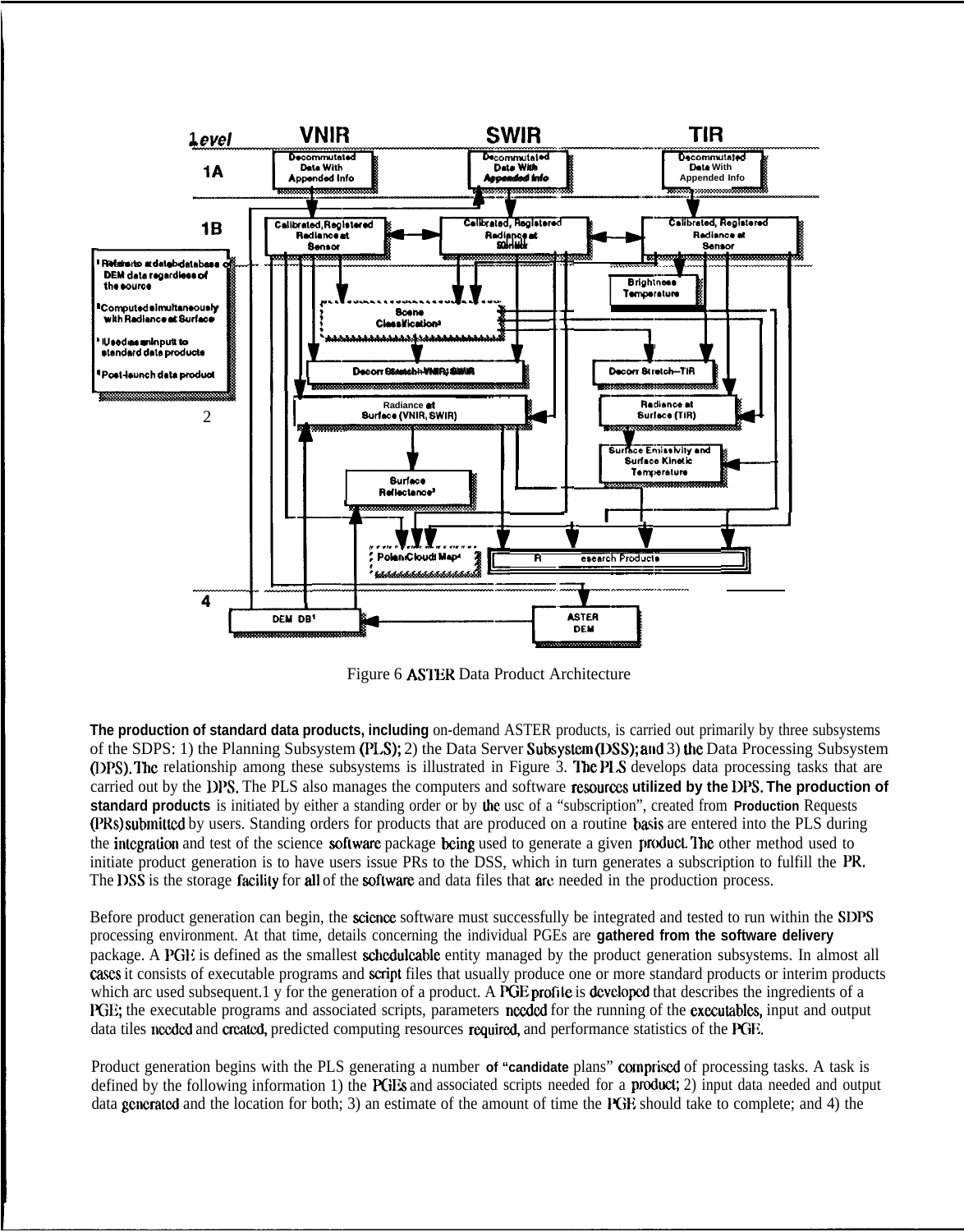priority of the PGE. The time period covered by a plan will vary, with the individual DAACs influencing bow the plans get formulated, but a 30 day plan is likely to be the norm. The plans generated witl be placed on the DSS for viewing by the user community via some type of electronic interface (e.g., a World Wide Web browser). Users will also be able to view the candidate plans by subscribing to a plan availability notification service.

These candidate plans will be **modified** over time for a variety of reasons, such as the failure of a process to execute or the failure of all necessary input data sets to be available. Revised versions of the 30 day candidate plans will be issued at the periodically to keep the user emnrnunity informed about changes in the planned processing. 'lhe DAAC Manager will be responsible for making the decision on which candidate plan to implcmerlL 'f'he plan selected out of the candidate set will then become the "active plan". The active plan may still be modified depending on how a particular DAAC Manager's implements operations at the DAAC. Once an active plan is finalized a portion of the plan is submitted to the DPS for the generation of products. The current design calls for the submission of 27 hours of an active 30-day pfan as the amount of scheduled processing to accomplish in onc day at any of the DAACS.

**The generation of products involves interaction** between the PLS and the DPS. It also requires support from the DSS which primarily acts as a file repository which supplies and stores information to and from the other two subsystems. A COTS scheduling and monitoring tool will be used to control much of the processing that occurs within the DPS. 'Ibis tool helps ensure efficient usc of the DPS resources by automating, as much as possible, the scheduling and managing of the large number of proccsscs required for production. Ptatinum Technology's AutoSys and AutoSys Xpert Tools have been selected for this task. AutoSys is a job scheduling tool used to automate the execution of processes running in a distributed UNIX environment. AutoSys uses a rotational database management system to develop a schcdulc of processing jobs for **a given** time period. Custom software will be developed to take a portion of an active plan and break it down into the detailed fields needed by AutoSys to control the actual processing.

**IIigher level ASTER products will primarily be produced in an on-demand basis, That is, an end user will submit a PR to** produce a Level 2 ASTER product, as opposed to a standing order. The current operations concept for handling on-demand products is still being developed. One scenario is to develop candidate pkms in a shorter time span than arc generated for routine processing, and to accumulate PRs for ASTER products for a TBI) time period, before submitting the candidate plan to the DPS for processing. The other scenario is to have a portion of the SDPS be set up to do ASTER on-demand processing (i.e., a portion of the SDPS will have dedicated hardware for the generation of ASTER Products). The design trade-offs on this issue are now being studied.

The SDPS is **being developed** to be a "data driven" production **environment**, (i.e., a processing task is only released to initiate processing on a given set of resources after the PLS "knows" that the required inputs are available from the DSS). The sequence of events to initiate processing involves the PLS acting as an interface between the DSS and the AutoS ys Tool. The usual chain of events areas follows: 1) The DSS subscription service notifies the PLS that a suite of required input data sets for a given set of DPRs are **available;** 2) the PLS, which is responsible for tracking that a task's input dependencies are satisfied, checks to see which suite of required input data sets **satisfies the current day's list of tasks scheduled for activation; and 3) the PI**.S notifies Autos ys that the task can be initiated. After a given task successfully finishes, the next task scheduled by the AutoSys Tool is prepared for processing. If different data sets arc needed for this next task, AutoSys and PLS work in concert to make sure that these data sets are available and arc brought over from the DSS. This procedure along with the three steps listed above, are done repetitively until the **scheduled** part of the active plan (i.e., the 27 hours of the processing scheduled) is complctcd.

The AutoSys Xpert Tool is used to monitor and generate report. about the set of processes (i.e., a job schedule) which has been initialed by the AutoSys Tool. AutoSys Xpert allows the production operator, to view what is going on in the production machines by the usc of a GLJI which provides different views (e.g., time-lines, Gantt charts) of how production jobs are progressing on any machine within the production environment, This tool also provides the operator the ability to do "what-if" simulations to assist in determining the effects of modifying a job schedule. Part of the power of the AutoSys and AutoSys Xpert Tool **suite** is that if an operator sccs that processing is being delayed for any reason, the operator can cancel the process. The operator can then use the **AutoS** ys Tool to initiate the next process of the active plan for which all of the required input data arc available.